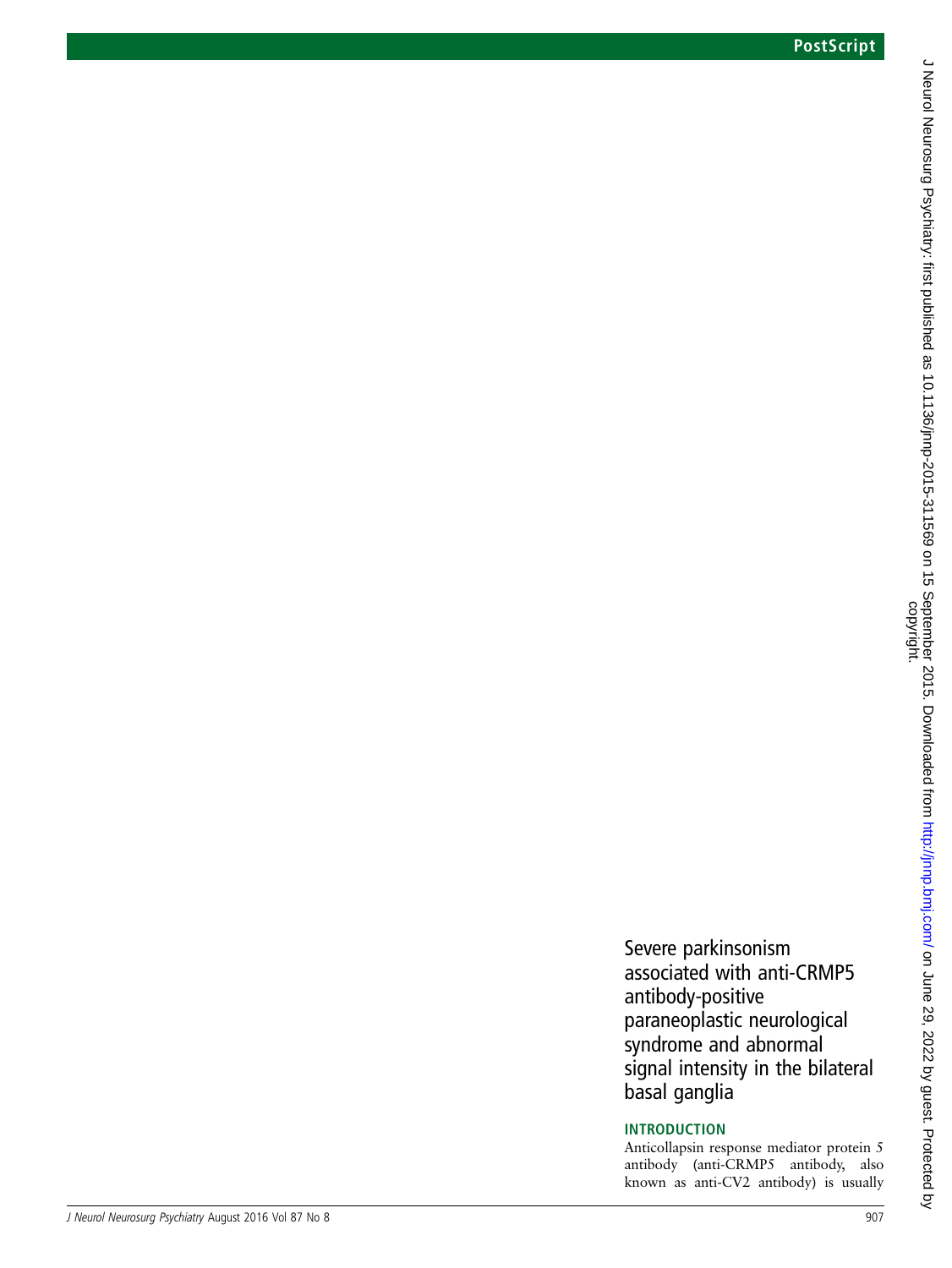associated with small-cell lung carcinoma (SCLC) or thymoma.<sup>1</sup> Although optic neuropathy, cerebellar ataxia and chorea are considered typical clinical features of paraneoplastic neurological syndrome (PNS) associated with anti-CRMP5 antibody, the neurological involvement of anti-CRMP5 antibody is broader.<sup>1</sup> We report the first known case with anti-CRMP5 antibody-associated PNS presenting with predominant parkinsonism and bilateral signal abnormalities in the caudate and putamen on brain MRI.

## CASE REPORT

A 72-year-old man presented with a 6-month history of ambulatory disturbance. After the patient noticed sialorrhoea in September 2010, he began to develop a stooped posture, and short-stepped and propulsive gait. In January 2011, he noted gradual onset of dysarthria and constipation. His gait instability became severe, and by April 2011, he was only able to walk with assistance. He reported to our hospital in May 2011. On neurological examination, he was alert and communicative. His speech consisted of a low monotonous voice. Although he had marked bradykinesia and exhibited facial masking, no rigidity or tremor was observed. He shuffled when he walked with assistance, had a stooped posture and his arm swing was decreased bilaterally. Severe postural impairment was noted on the pulling test. Brain MRI showed bilateral lesions in the lenticular and caudate nuclei, which were hyperintense on T2-weighted images and fluid-attenuated inversion recovery images, and hypointense on T1-weighted images (figure 1A–C).

The differential diagnoses included infective pathology such as HIV and Japanese encephalitis virus, inflammatory demyelination, genetic metabolic causes, intoxication and neurodegeneration. The following tests were normal or negative: full blood count, C reactive protein, liver and renal function tests, HIV1 and 2 tests, syphilis serology, copper studies and antinuclear antibody tests. A serum study showed high concentrations of progastrin releasing peptide and neuron-specific enolase (413 and 46.4 ng/mL, respectively), and a truncal CT scan revealed a small lung nodule and swollen lymph nodes in the mediastinum (figure 1G, H). The patient underwent a lymph node biopsy, and the pathology was compatible with SCLC (figure 1I, J). Serum and cerebrospinal fluid studies showed a high titre of anti-CRMP5 antibodies; cerebrospinal fluid examination was otherwise unremarkable. Other paraneoplastic markers including anti-Hu antibody, anti-Yo antibody,

anti-Ri antibody, anti-Tr antibody, anti-Ma2 antibody and anti-amphiphysin antibody were negative. Based on the recommended diagnostic criteria for PNS, we diagnosed this patient as definite PNS with nonclassical symptoms, SCLC, and positive for an onconeuronal antibody.<sup>2</sup>

Three courses of chemotherapy with etoposide and carboplatin were performed followed by radiation therapy, producing partial tumour shrinkage (figure 1K, L). This therapy also partially reduced the abnormal signal intensity on the brain MRI (figure 1D–F). Although L-dihydroxyphenylalanine (L-DOPA) treatment (300 mg/day) did not alleviate the patient's gait freezing, he became ambulatory with assistance after the chemoradiation therapy. During the follow-up period of 4 years and 1 month, he has shown no recurrence of severe parkinsonism.

### **DISCUSSION**

PNS is a heterogeneous group of neurological disorders caused by mechanisms other than tumour metastases, metabolic and nutritional deficits, infections, coagulopathy or side effects of cancer treatment. This syndrome may affect any part of the nervous system from the cerebral cortex to neuromuscular junctions and muscles, and may damage one area such as Purkinje cells or presynaptic cholinergic synapses, or multiple areas presenting as encephalomyelitis. Although the pathogenesis of PNS is incompletely understood, immunological factors are believed to be important because autoantibodies and T-cell responses against nervous system antigens have been described for PNS.

Golbe *et al*<sup>3</sup> reported the first case of paraneoplastic parkinsonism with metastatic carcinoma of the breast in a patient who rapidly developed parkinsonian signs and symptoms. Similar to our case, this patient did not respond to typical Parkinson's disease medications (ie, L-DOPA). No autoantibodies were found in the serum of the patient described by Golbe et al, and the patient ultimately succumbed despite chemotherapy. Other groups reported several cases of autoantibodymediated parkinsonism, including cases positive for anti- $Ri<sup>4</sup>$  and voltage-gated potassium channel $<sup>5</sup>$  antibodies.</sup>

To our knowledge, this is the first documented case of anti-CRMP5 antibodypositive PNS characterised by severe parkinsonism and bilateral signal abnormalities in the basal ganglia on brain MRI. Some reports have described anti-CRMP5 antibody-positive patients who presented with parkinsonism in whom the underlying mechanisms were unclear. $<sup>1</sup>$  In our case,</sup>

brain MRI suggests that parkinsonism associated with anti-CRMP5 antibodies may be caused by basal ganglia dysfunction. In support of this hypothesis, several cases have been reported of patients with anti-CRMP5 antibody-positive PNS who presented with chorea associated with signal abnormalities in the basal ganglia.<sup>6</sup> As CRMP5 has not been reported to be expressed on the surface of basal ganglia cells, $<sup>7</sup>$  we do not know the exact reason why</sup> our patient exhibited bilateral abnormal intensity in the basal ganglia on brain MRI.

We have not administered any kind of immunomodulatory therapies to this patient because no strong evidence exists to indicate starting immunomodulation therapy for the treatment of PNS, and also because the best way to stabilise PNS is to treat the cancer as soon as possible.<sup>8</sup>  $9$ Indeed, PNS patients who have antibodies against cytoplasmic neuronal antigens such as CRMP5 do not improve with immunomodulation therapy. $9^{10}$  Furthermore, we were concerned that simultaneous use of immunosuppressive therapies and oncological treatments may result in increased toxicity.9 In our case, before starting chemoradiation therapy against SCLC, we treated the patient with L-DOPA to mitigate his parkinsonism, but no obvious effect was observed. We speculate that the reason for this failure is that basal ganglia postsynaptic neurons, which express dopamine receptors on the surface, are probably impaired by T cell-mediated cytotoxicity.<sup>10</sup> This speculation is consistent with the findings of brain MRI in our patient.

In summary, we describe the first case presenting with severe parkinsonism associated with anti-CRMP5 antibody positivity and bilateral abnormal intensity in the basal ganglia on brain MRI.

#### Satoru Tada,<sup>1,2</sup> Mitsuru Furuta,<sup>3</sup> Kei Fukada,<sup>2</sup> Daisuke Hirozawa,<sup>4</sup> Misa Matsui, Futoshi Aoike,<sup>6</sup> Tatsusada Okuno,<sup>3</sup> Jin-ichi Sawada,<sup>2</sup> Hideki Mochizuki,<sup>3</sup> Takanori Hazama<sup>2</sup>

<sup>1</sup>INSERM UMR1169 CEA/MIRCen, Fontenay aux Roses, France

2 Department of Neurology, Osaka General Medical Center, Osaka, Japan

<sup>3</sup> Department of Neurology, Osaka University Graduate School of Medicine, Suita, Japan

4 Department of Neurology, Shizuoka Institute of Epilepsy and Neurological Disorders, National Hospital Organization, Shizuoka, Japan

5 Department of Neurology, National Toneyama Hospital, National Hospital Organization, Toyonaka, Japan

6 Department of Neurology, Tane General Hospital, Osaka, Japan

Correspondence to Dr Kei Fukada, Department of Neurology, Osaka General Medical Center, 3-1-56, Bandaihigashi, Sumiyoshi-ku, Osaka 558-8558, Japan; fukada@gh.opho.jp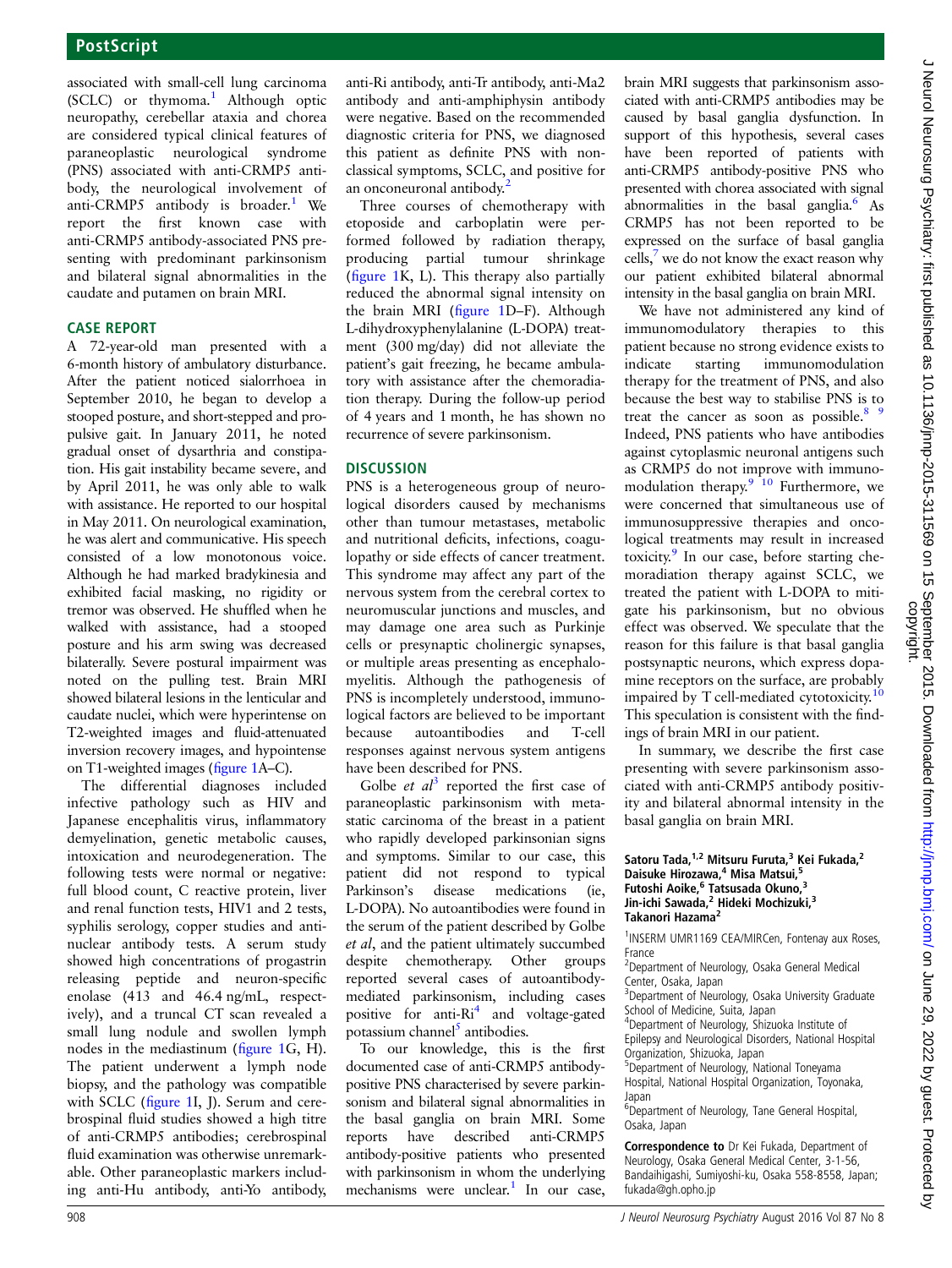# **PostScript**



Figure 1 Axial T1-weighted, T2-weighted and fluid-attenuated inversion recovery image of the brain demonstrated symmetrical abnormal intensity of the putamen and caudate nuclei (A–C). Chemotherapy and radiotherapy aimed at treating the small-cell lung carcinoma (SCLC) partially ameliorated the abnormal signal intensity on the brain MRI (D–F). Lung CT with contrast injection revealed a nodule in the left anterior part of the lung (white arrow) (G) and swollen lymph nodes in the mediastinum (grey arrow) (H). The tumour was a SCLC. (I) Immunohistochemical analysis of the lymph nodes in the mediastinum with anti-CD56 antibodies and ( J) H&E staining. Chemotherapy and radiotherapy produced a partial response in the nodule (K) and the lymph nodes (L). Original magnification of I and J,  $\times$ 100.